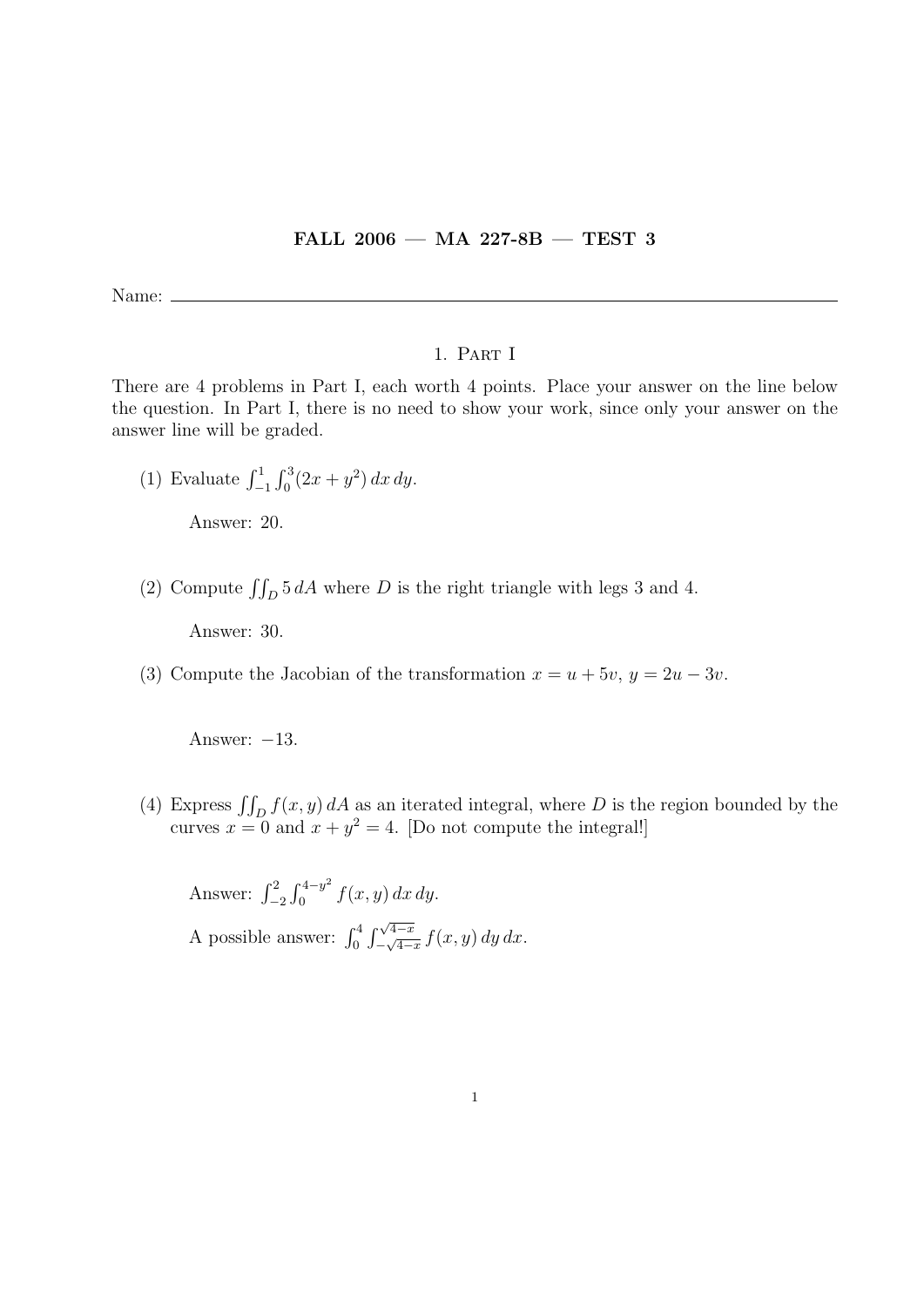## 2. Part II

There are 3 problems in Part II, each worth 8 points. On Part II problems show all your work! Your work, as well as the answer, will be graded. Your solution must include enough detail to justify any conclusions you reach in answering the question.

(1) Find the area of the surface  $z = 2xy$  that lies within the cylinder  $x^2 + y^2 = 4$ .

$$
\iint_D \sqrt{1 + (2y)^2 + (2x)^2} \, dA = \int_0^{2\pi} \int_0^2 \sqrt{1 + 4r^2} r \, dr \, d\theta = \frac{\pi}{6} \left( 17^{3/2} - 1 \right).
$$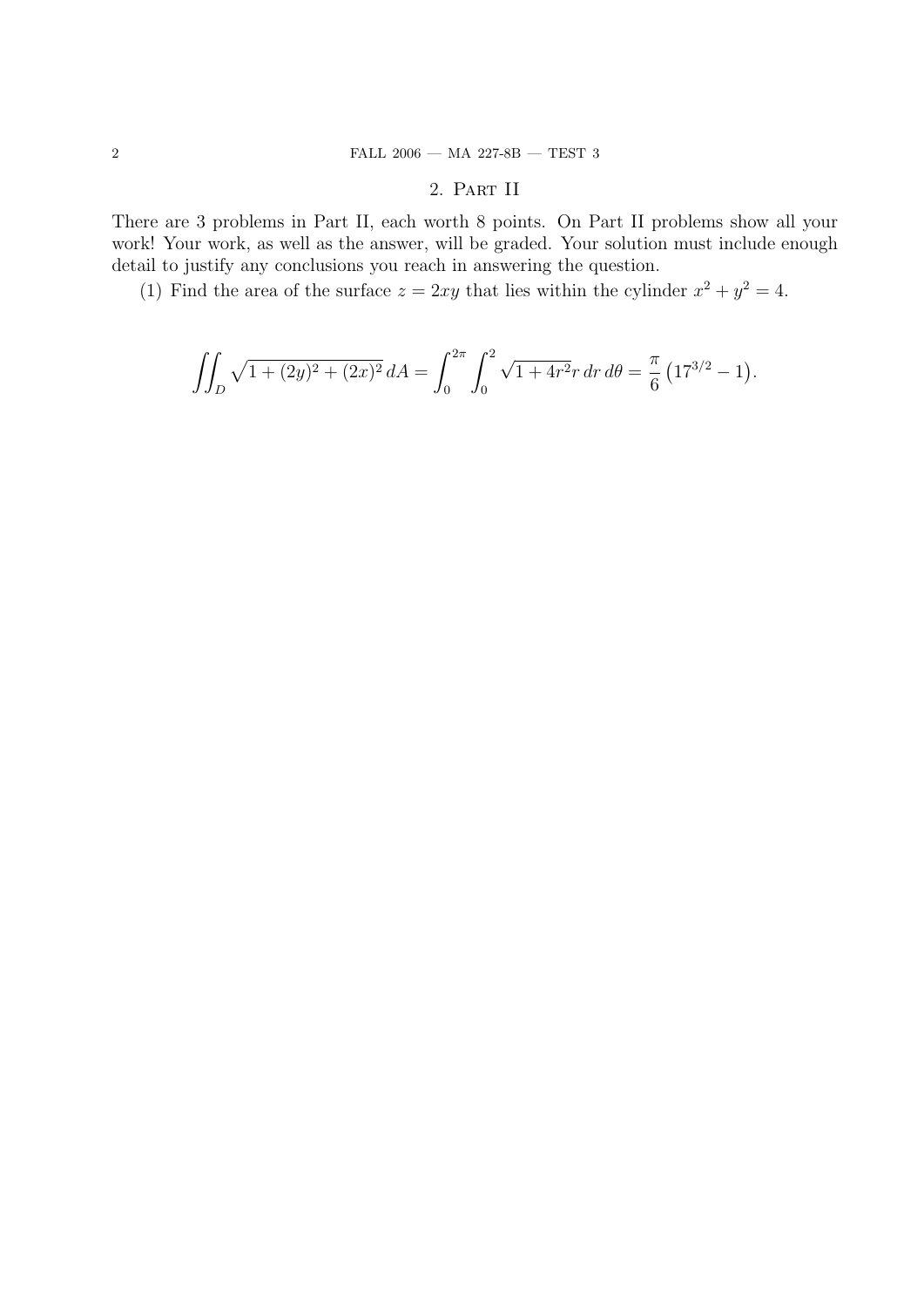(2) Evaluate the integral  $\int_0^1 \int_y^1 e^{-x^2} dx dy$  by reversing the order of integration. In addition, sketch the domain of integration.

$$
\int_0^1 \int_0^x e^{-x^2} \, dy \, dx = \int_0^1 x e^{-x^2} \, dx = \frac{1}{2} \left( 1 - \frac{1}{e} \right).
$$